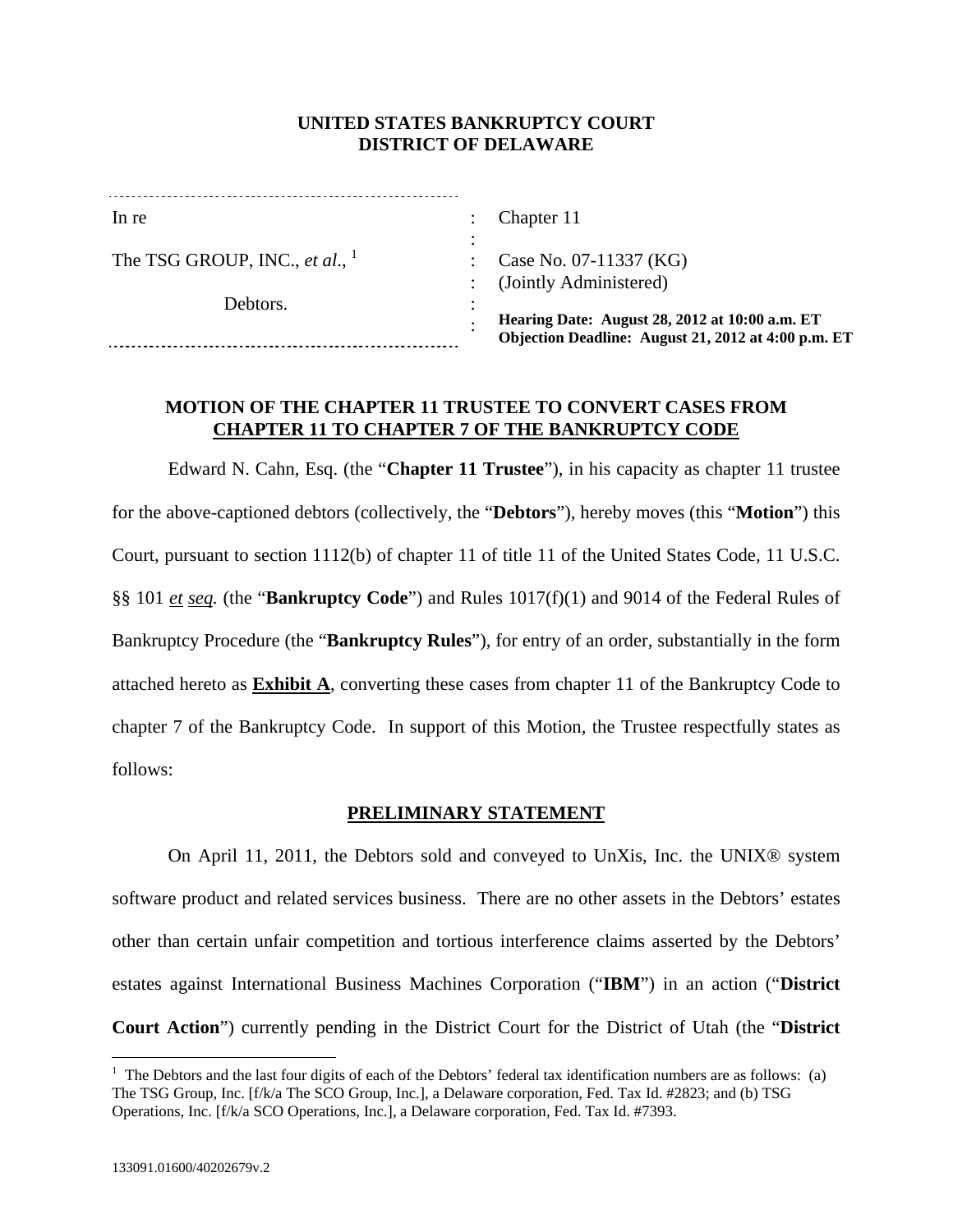**Court**"). The Chapter 11 Trustee does not believe the Debtors will be able to propose or confirm a plan in these cases because the Debtors' estates are administratively insolvent and continue to incur administrative expenses. Nevertheless, the Chapter 11 Trustee believes that it is in the best interests of the Debtors' estates and its creditors to continue the prosecution of the District Court Action, which was the subject of this Court's *Order Granting Stipulation and*  Order Modifying the Automatic Stay [D.I. 1396].<sup>2</sup> Based on these circumstances, the Chapter 11 Trustee requests that this Court grant the Motion to convert these cases as soon as possible.

### **JURISDICTION**

1. This Court has jurisdiction to entertain this Motion pursuant to 28 U.S.C. §§ 157 and 1334. Venue is proper in this District pursuant to 28 U.S.C. §§ 1408 and 1409. Consideration of this Motion is a core proceeding pursuant to 28 U.S.C. § 157(b). The statutory predicate for the relief requested herein are Bankruptcy Code section 1112(b) and Bankruptcy Rules 1017(f)(1) and 9014.

### **BACKGROUND**

2. On September 14, 2007 (the "**Petition Date**"), the Debtors commenced their bankruptcy cases by filing voluntary petitions for relief under chapter 11 of the Bankruptcy Code. The Debtors' chapter 11 cases are being jointly administered.

3. On August 25, 2009 (the "**Appointment Date**") this Court approved the appointment of Edward N. Cahn, Esquire as the Chapter 11 Trustee in these cases [D.I. 900]. No official committee of unsecured creditors has been appointed to date. The Chapter 11 Trustee has been performing his duties and operating the Debtors as authorized by Bankruptcy Code sections 1106 and 1108.

 $\overline{a}$ 

<sup>&</sup>lt;sup>2</sup> A *Motion to Reopen* the administratively closed District Court Action was filed on behalf of the Debtors' estates on November 4, 2011 and, after the District Court canceled an April hearing on such motion, a *Request for Decision and Notice to Submit* was filed by on behalf of the Debtors' estates on June 14, 2012.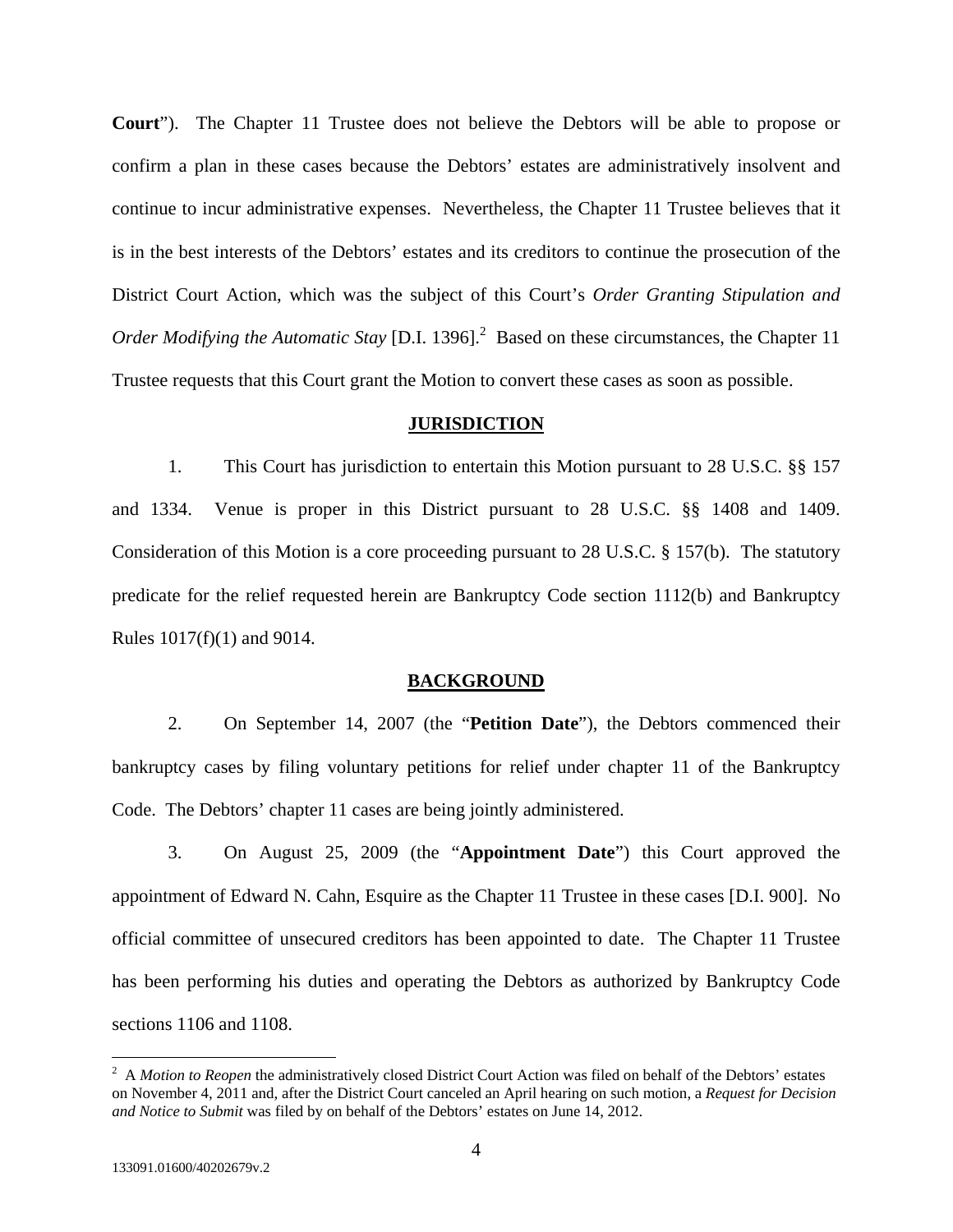4. The Chapter 11 Trustee was appointed, in significant part, to evaluate the merit of and, as appropriate and necessary, oversee the prosecution of causes of action the Debtors' estates might assert against, among others, IBM and Novell, Inc ("**Novell**"). With respect to causes of action against Novell, a jury trial was held in District Court from March 8, 2010 to March 26, 2010 and the jury rendered a verdict in favor of Novell.

5. Since the Appointment Date, among other things, the Chapter 11 Trustee has continued to perform the duties of a trustee pursuant to Bankruptcy Code section 1106, including, without limitation, an efficient administration of the Debtors' estates by hiring professionals to perform necessary audits and wind-down of the Debtors' 401(k) plan [D.I. 1362], preparation of tax returns [D.I. 1158, 1169, 1363], sale(s) of certain assets [D.I. 1104, 1113] and the abandonment of property [D.I. 1330].

6. On August 9, 2010, the Chapter 11 Trustee filed the motion seeking to sell substantially all of the UNIX® system software product and related services business [D.I. 1141], for which this Court held a hearing on March 2, 2011 and entered an order approving such sale transaction on March 7, 2011 [D.I. 1253] (the "**Sale Order**"). The sale transaction approved by the Sale Order closed on April 11, 2011.

### **RELIEF REQUESTED**

7. The Chapter 11 Trustee respectfully requests that the Court enter an order pursuant to Bankruptcy Code section 1112(b) converting these chapter 11 cases to cases under chapter 7 of the Bankruptcy Code and naming the Chapter 11 Trustee as the chapter 7 trustee for the converted cases (the "**Converted Cases**").

8. Bankruptcy Code section 1112 governs the conversion from chapter 11 to chapter 7. Bankruptcy Code section 1112(b) provides that a party in interest, including the Chapter 11

5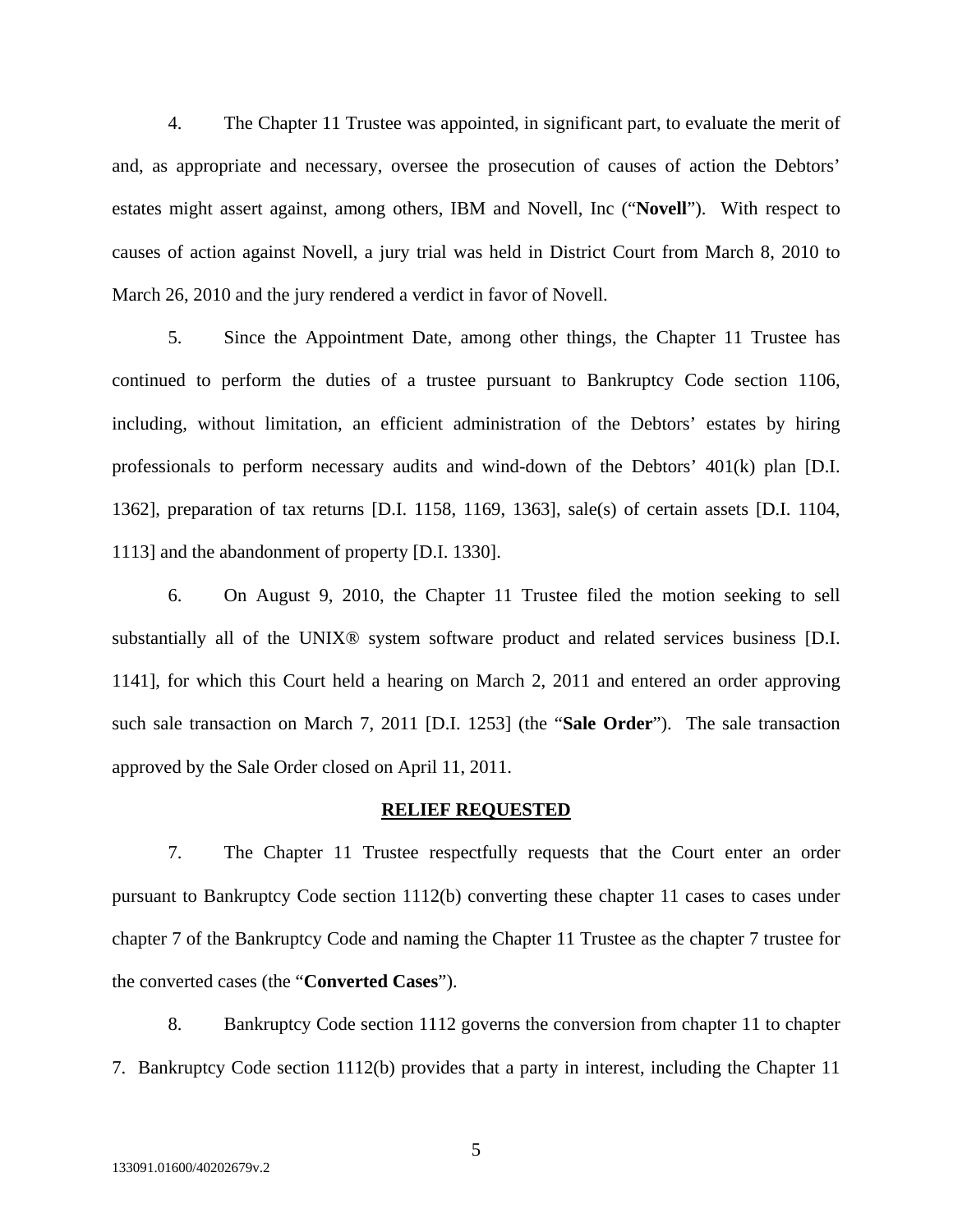Trustee, may convert a chapter 11 case to a case under chapter 7 by demonstrating "cause." Specifically, Bankruptcy Code section 1112(b)(1) provides that:

> "…on request of a party in interest, and after a notice and hearing, absent unusual circumstances specifically identified by the court that establish that the requested conversion [ ] is not in the best interests of creditors and the estate, the court shall convert a case under this chapter to a case under chapter 7…, if the movant establishes cause."

### 11 U.S.C. § 1112(b)(1).

9. Moreover, Bankruptcy Code section 1112(b)(4)(A) expressly provides for the Chapter 11 Trustee's conversion of these cases to chapter 7 based upon the "substantial or continuing loss to or diminution of the estate and the absence of a reasonable likelihood of rehabilitation." 11 U.S.C. § 1112(b)(4)(A); *see, e.g.,* D.I. 1586, 1603, *In re Edison Brothers Stores, Inc.*, Case No. 99-529 (Bankr. D. Del.) (MFW); 7 COLLIER ON BANKRUPTCY ¶ 1112.02[1] (Alan N. Resnick & Henry J. Sommer eds.,  $16<sup>th</sup>$  ed.); *In re Dieckhaus Stationers of King of Prussia, Inc.*, 73 B.R. 969 (Bankr. E.D. Pa. 1987); *Abbott v. Blackwelder Furniture Co.,*  33 B.R. 399 (W.D.N.C. 1983); *see also* Fed. R. Bankr. P. 1017(f)(1) (Bankruptcy Rule 9014 governs a conversion motion under section 1112(b)).

10. Here, the "continuing loss/diminution" prong of Bankruptcy Code section  $1112(b)(4)(A)$  is satisfied by statements in the most recent monthly operating reports, which indicate that the Debtors are administratively insolvent. In the May 2012 monthly operating report, filed on August 1 2012, the Debtors' estates report \$3,721,181.00 in unpaid postpetition debts and only \$145,352.00 cash on hand. [D.I. 1413, 1414]. Additionally, there is no reasonable chance of "rehabilitation" in these cases as the Debtors' estates have already sold substantially all of their assets and have no continuing business operations. Furthermore, the only reasonable opportunity for the Debtors' estates to be in a position to pay outstanding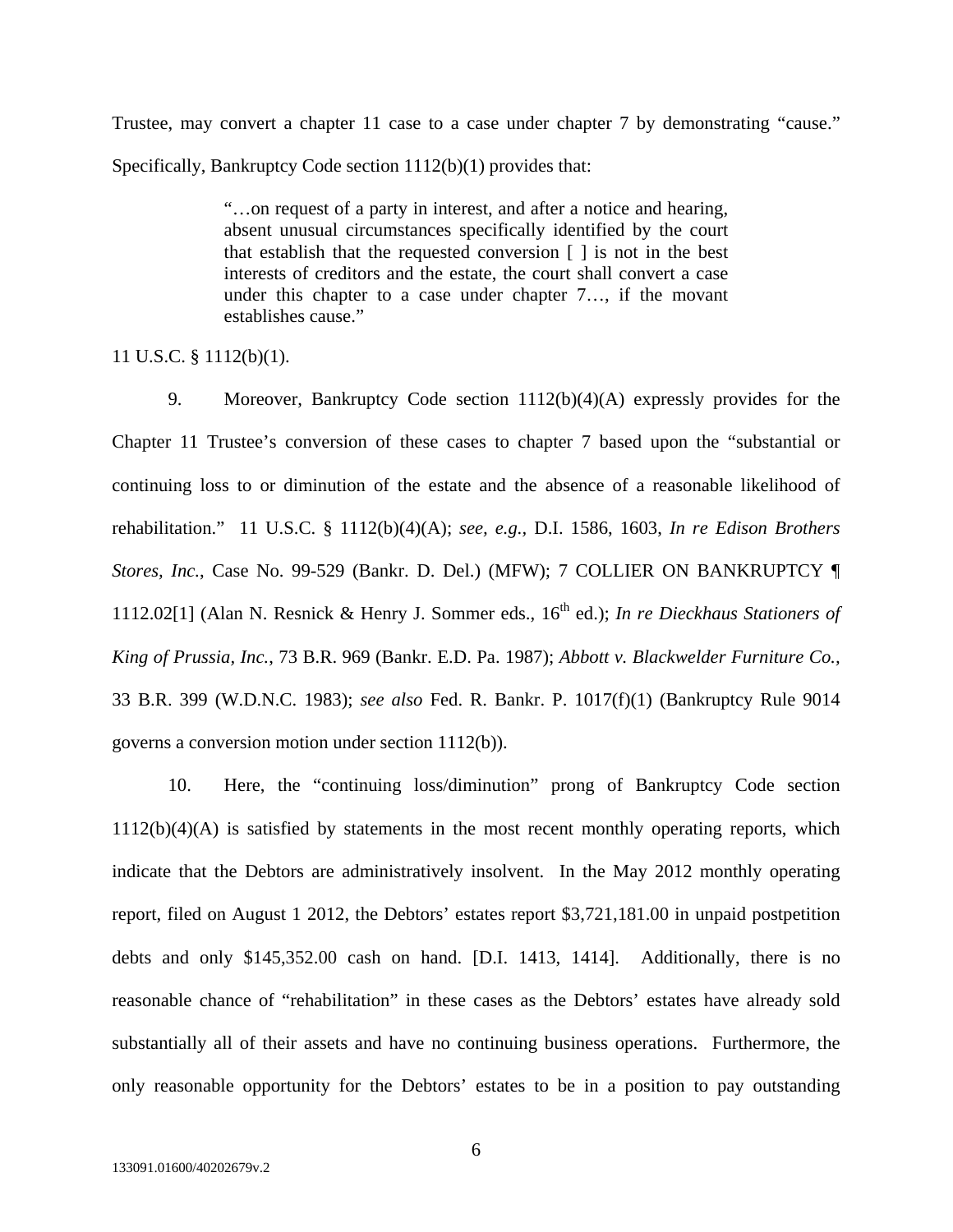administrative expenses and to potentially make a distribution to general unsecured creditors hinges upon a successful outcome in the District Court Action. A chapter 7 trustee would be in a better position to eliminate administrative expenses going forward while awaiting an outcome with respect to the District Court Action.

11. The Chapter 11 Trustee is best qualified to serve as the chapter 7 trustee for the Converted Cases given his familiarity with the District Court Action and the law firm representing the Debtors' estates in the matter, Boies Schiller & Flexner LLP. The continuity between the Chapter 11 Trustee and a chapter 7 trustee in the Converted Cases will limit additional costs and fees necessary for a chapter 7 trustee to become familiar with the District Court Action. Consistent this Court's order in *In re Edison Brothers Stores, Inc.* (*supra*) and pursuant to the United States Trustee's authority under Bankruptcy Code section 701(a), the Chapter 11 Trustee may act as the chapter 7 trustee in the Converted Cases. Under such circumstances, and consistent with Bankruptcy Code section 1112(b), this Court should convert the above-captioned cases to cases under chapter 7, as it cannot be disputed that "cause" exists to convert the cases.

#### **NOTICE**

12. Notice of this Motion has been provided to: (i) the Office of the United States Trustee for the District of Delaware; and (ii) those parties who have requested notice pursuant to Bankruptcy Rule 2002 and Rule 2002-1(b) of the Local Rules. The Chapter 11 Trustee submits that, in light of the nature of the relief requested, no other or further notice need be given.

### **NO PRIOR REQUEST**

13. No prior application for the relief sought herein has been duly made by the Chapter 11 Trustee to this or any other Court.

7